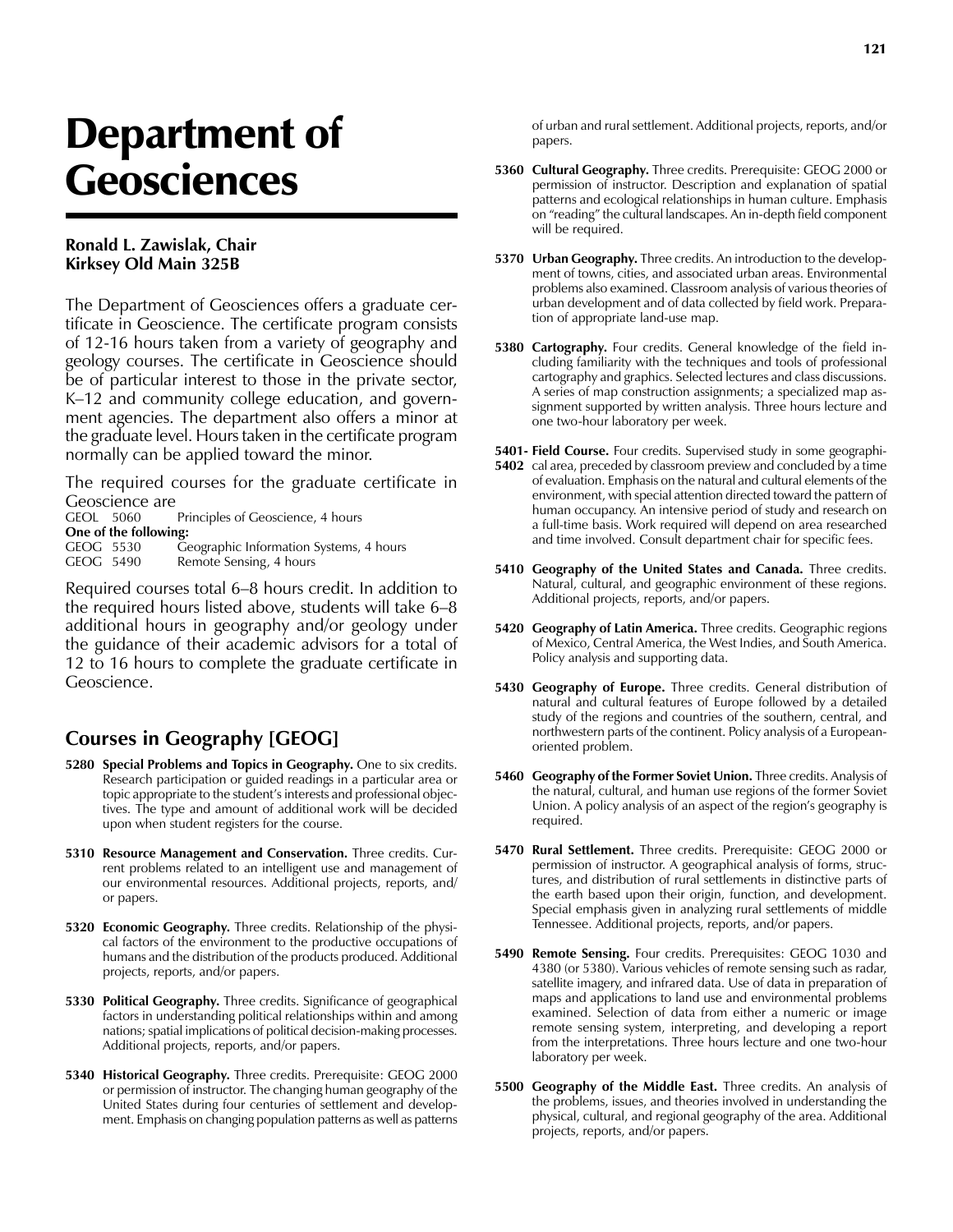- **5510 Laboratory Problems in Remote Sensing.** Four credits. Computer processing of selected satellite imagery. Laboratory will provide practical experience through design, execution, and completion of applied remote sensing projects, one of which will be the effects of an environmental impact.
- **5520 Image Interpretation.** Four credits. Principles, methods, and techniques of image interpretation including maps, satellite data, and aerial photos. Environmental impact of a special project. Three hours lecture and one two-hour laboratory per week.
- **5530 Geographic Information Systems.** Four credits. Lecture and laboratory work relative to computer-manipulated geographic data base. Laboratory work will involve experience in practical application of a geographic information system (GIS) to problem-solving. Student will take appropriate data and compile an environmental impact statement (EIS). Three hours lecture and two hours laboratory per week.



## **Courses in Geology [GEOL]**

- **5000 Petrology and Petrography.** Four credits. Prerequisite: GEOL 3000. Igneous, sedimentary, and metamorphic rocks. Theories of formation and evolution based upon mineralogical and geochemical evidence. Examination and classification of rocks in hand sample and thin section. Additional assignments involving data analysis and interpretation and completion of a research paper required for graduate credit.
- **5020 Geomorphic Regions of the United States.** Four credits. Prerequisite: GEOL 1030/1031 or 1040/1041. The origin, regional distribution, and geomorphic features and history of the landforms of the United States. Students required to analyze maps, structure sections, and aerial photography to determine geomorphic form and the forces and processes that produced these forms plus research a geomorphical problem resulting in a thesis-type paper. Three hours lecture and two hours laboratory per week.
- **5030 Invertebrate Micropaleontology.** Four credits. Invertebrate and microscopic animal life of the past including recent preserved representatives and their ancient fossilized ancestors. Numerous field trips to local fossil-collecting sites. Designed to aid in the preparation of earth science teachers, geologists, and biologists. Research paper on a topic approved by instructor. An oral presentation of this material may be required. Three hours lecture and two hours laboratory per week.
- **5050 Meteorology.** Three credits. Prerequisite: GEOL 1030/1031 or 1040/1041 or GEOG 1030 or consent of instructor. (PHYS 2010/2011 or 2110/2111 and CHEM 1110/1111 recommended.) Physical laws as they relate to the atmosphere, atmospheric processes and their effects on air masses, fronts, and atmospheric circulation, the dynamics of the atmosphere and its relationship to the hydrosphere. Special problem to be assigned by the instructor.
- **5060 Principles of Geoscience.** Four credits. Includes topics from geology, astronomy, meteorology, and oceanography. Specifically designed to aid in the preparation of earth science teachers in the public schools. Term paper on topic approved by the instructor. Three hours lecture and two hours laboratory per week.
- **5070 Sedimentation and Stratigraphy.** Four credits. Prerequisites: GEOL 1030/1031 or 1040/1041, 1050, and 3000, or consent of instructor. Sedimentary rocks; the processes of sedimentation, the alteration of sediments through time, and an examination of the resulting stratigraphic units. For geoscience majors and those with interests in soil mechanics and civil engineering. Research paper on a topic approved by the instructor. An oral presentation may also be required. Three hours lecture and two hours laboratory per week.
- **5080 Structural Geology.** Three credits. Prerequisites: Knowledge of trigonometry, GEOL 1030/1031 or 1040/1041; GEOL 1050 recommended. Orientation and deformation of rock. Geometric, analytical, and statistical solutions to structural problems. Emphasis on three-dimensional visualization, problem solving, geological map interpretation, and the mechanics of deformation. Case analyzing, research, and interpretation required. Lecture and laboratory.
- **5090 Problems in Geology.** One to six credits. Prerequisite: A minimum of 12 semester hours of geology, at least 6 hours of which must be upper division and excluding GEOL 1030/1031 or by consent of instructor. An independent research-oriented project commensurate with the student's interests and qualifications. In-depth research requiring extensive and intensive search of applicable literature and large study area. An oral examination and discussion required. May be repeated up to a maximum of six hours.